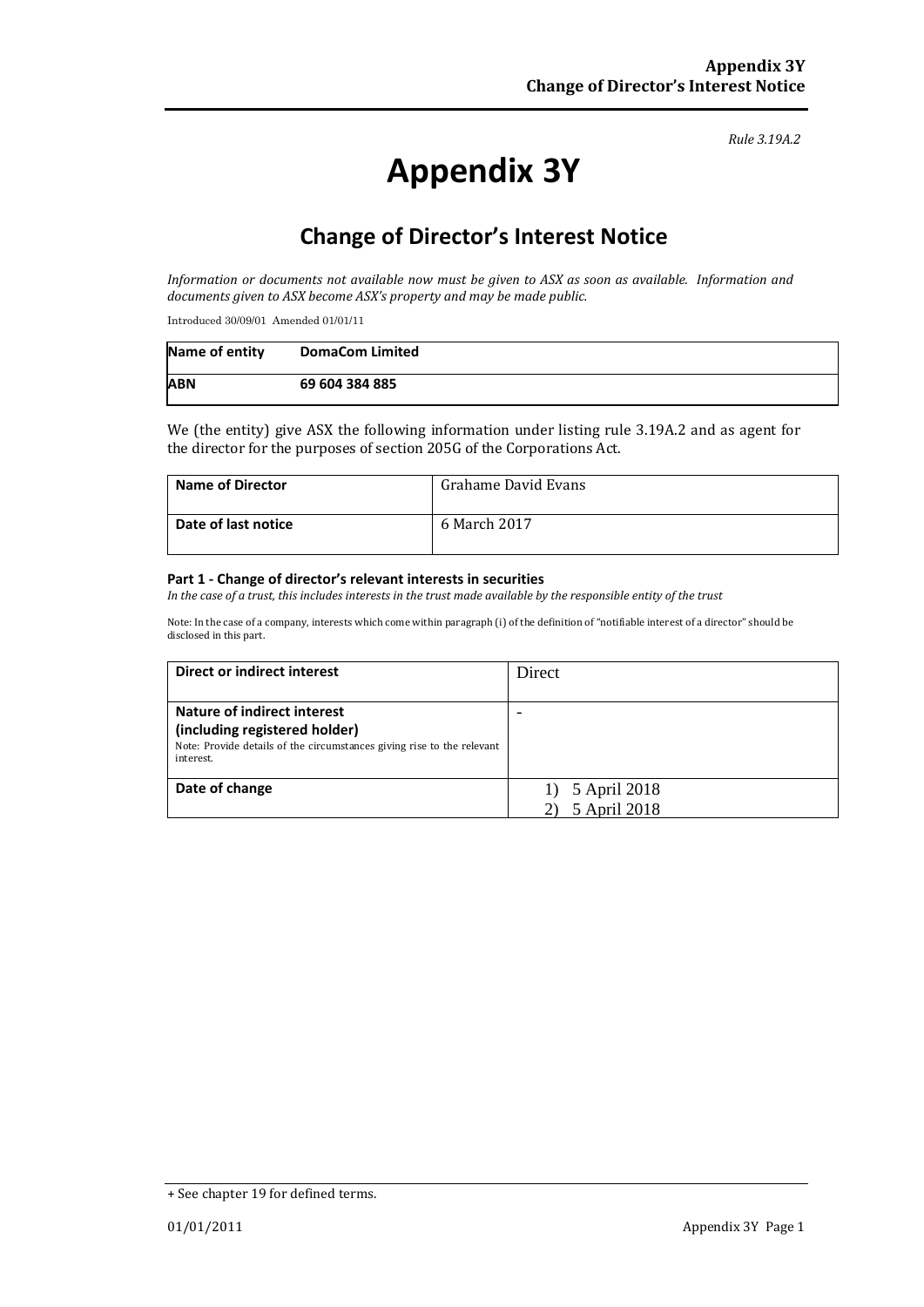| No. of securities held prior to change                                                                       | Fully paid ordinary shares<br>130,000 fully paid ordinary shares<br>held by Grahame David Evans and<br>Catherine Jane Evans as trustees for<br>the Evans Family Super Fund<br>250,000 fully paid ordinary shares<br>٠<br>held by Grahame David Evans and<br>Catherine Jane Evans as trustees for<br>the Evans Family Super Fund ASX<br>escrowed for 24 months from<br>Quotation<br>78,666 fully paid ordinary shares<br>held directly by Catherine Janes<br>Evans, the spouse of Grahame David<br>Evans.<br>358,834 fully paid ordinary shares<br>held directly by Catherine Janes<br>Evans, the spouse of Grahame David<br>Evans ASX escrowed for 24 months<br>from Quotation<br>Performance Rights<br>42,786 performance rights held<br>directly by Grahame David Evans<br>ASX escrowed for 24 months from<br>quotation |
|--------------------------------------------------------------------------------------------------------------|---------------------------------------------------------------------------------------------------------------------------------------------------------------------------------------------------------------------------------------------------------------------------------------------------------------------------------------------------------------------------------------------------------------------------------------------------------------------------------------------------------------------------------------------------------------------------------------------------------------------------------------------------------------------------------------------------------------------------------------------------------------------------------------------------------------------------|
| <b>Class</b>                                                                                                 | 1) Performance Rights ASX escrowed<br>for 24 converted into Fully Paid<br>Ordinary Shares ASX Escrowed 24<br>Months from Quotation<br>2) Unquoted Performance Rights                                                                                                                                                                                                                                                                                                                                                                                                                                                                                                                                                                                                                                                      |
| <b>Number acquired</b>                                                                                       | 1) 42,786 Fully Paid Ordinary Shares<br>ASX Escrowed 24 Months from<br>Quotation<br>157,117<br>performance<br>2)<br>unquoted<br>rights                                                                                                                                                                                                                                                                                                                                                                                                                                                                                                                                                                                                                                                                                    |
| Number disposed                                                                                              | N/A                                                                                                                                                                                                                                                                                                                                                                                                                                                                                                                                                                                                                                                                                                                                                                                                                       |
| <b>Value/Consideration</b><br>Note: If consideration is non-cash, provide details and estimated<br>valuation | N/A                                                                                                                                                                                                                                                                                                                                                                                                                                                                                                                                                                                                                                                                                                                                                                                                                       |

<sup>+</sup> See chapter 19 for defined terms.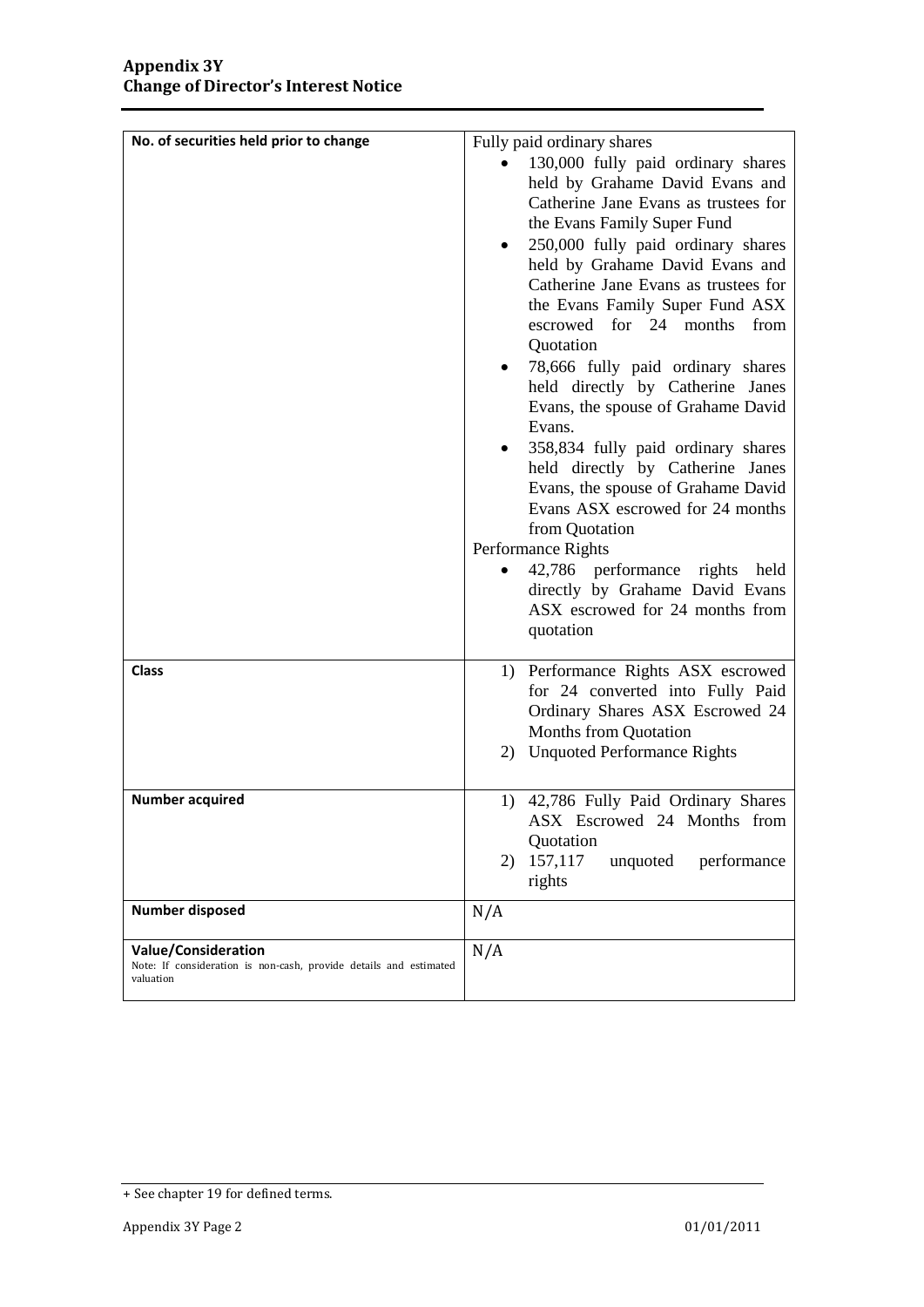| No. of securities held after change                                                                                                                                         | Fully paid ordinary shares<br>130,000 fully paid ordinary shares                                                                                                                                                                                                                                                                                                                                                                                                                                                                                                                                                                                                                                                            |
|-----------------------------------------------------------------------------------------------------------------------------------------------------------------------------|-----------------------------------------------------------------------------------------------------------------------------------------------------------------------------------------------------------------------------------------------------------------------------------------------------------------------------------------------------------------------------------------------------------------------------------------------------------------------------------------------------------------------------------------------------------------------------------------------------------------------------------------------------------------------------------------------------------------------------|
|                                                                                                                                                                             | held by Grahame David Evans and<br>Catherine Jane Evans as trustees<br>for the Evans Family Super Fund<br>250,000 fully paid ordinary shares<br>$\bullet$<br>held by Grahame David Evans and<br>Catherine Jane Evans as trustees<br>for the Evans Family Super Fund<br>ASX escrowed for 24 months from<br>Quotation<br>78,666 fully paid ordinary shares<br>held directly by Catherine Janes<br>Evans, the spouse of Grahame<br>David Evans.<br>358,834 fully paid ordinary shares<br>held directly by Catherine Janes<br>Evans, the spouse of Grahame<br>David Evans ASX escrowed for 24<br>months from Quotation<br>42,786 Fully Paid Ordinary Shares<br>ASX Escrowed 24 Months from<br>Quotation held directly by Graham |
|                                                                                                                                                                             | David Evans                                                                                                                                                                                                                                                                                                                                                                                                                                                                                                                                                                                                                                                                                                                 |
|                                                                                                                                                                             | Performance Rights<br>157,117 performance rights held<br>directly by Grahame David Evans                                                                                                                                                                                                                                                                                                                                                                                                                                                                                                                                                                                                                                    |
| Nature of change<br>Example: on-market trade, off-market trade, exercise of options, issue<br>of securities under dividend reinvestment plan, participation in buy-<br>back | 1) Exercise of performance rights ASX<br>escrowed for 24 converted into Fully<br>Paid Ordinary Shares ASX Escrowed<br>24 Months from Quotation<br>2) Granting of unquoted performance<br>rights as approved in the Annual<br>General<br>Meeting<br>held<br>on<br>15<br>November<br>2017<br>under<br>the<br>DomaCom Long Term Incentive<br>Plan                                                                                                                                                                                                                                                                                                                                                                              |

### **Part 2 – Change of director's interests in contracts**

Note: In the case of a company, interests which come within paragraph (ii) of the definition of "notifiable interest of a director" should be disclosed in this part.

| <b>Detail of contract</b> | N/A |
|---------------------------|-----|
| <b>Nature of interest</b> | N/A |

<sup>+</sup> See chapter 19 for defined terms.